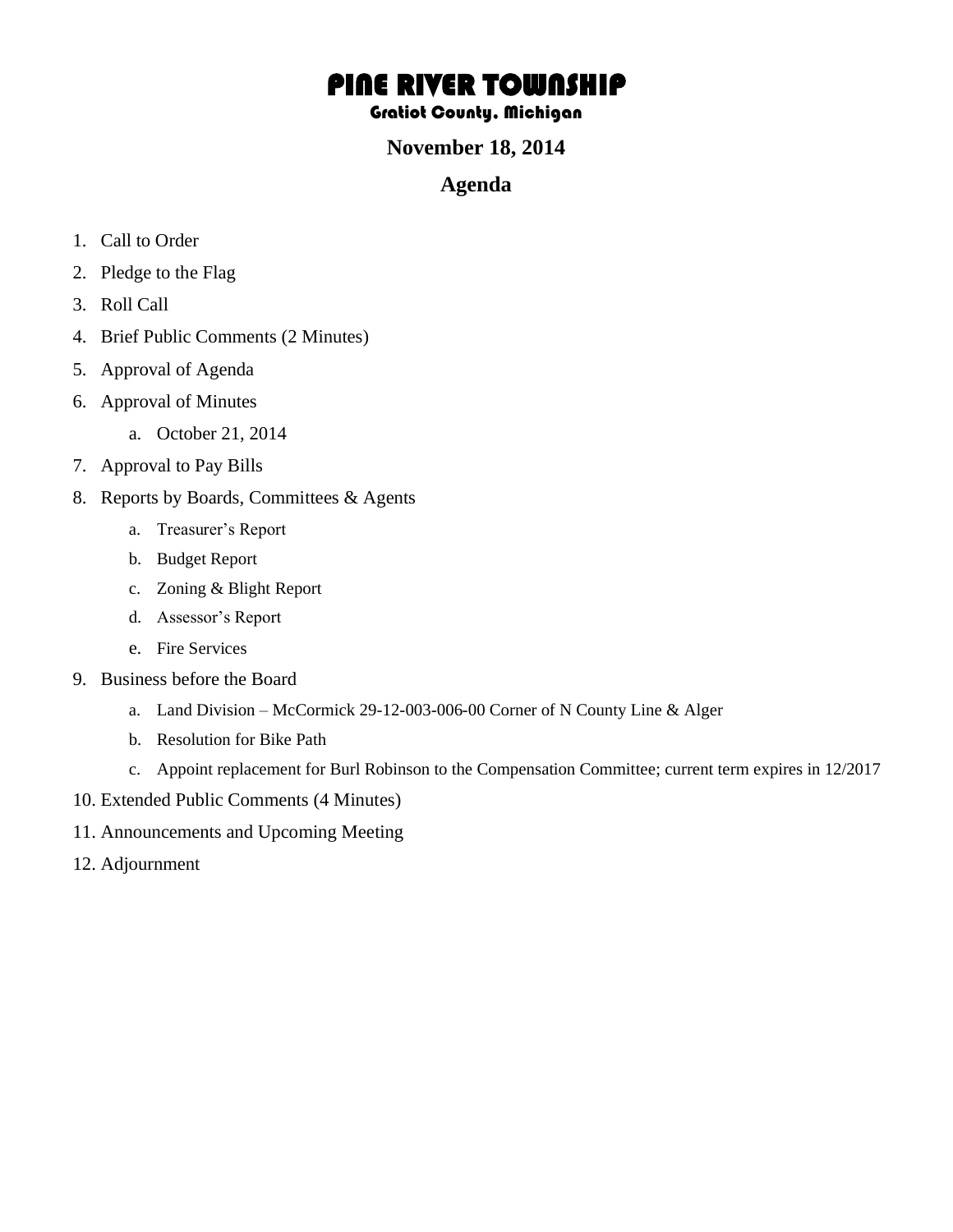# **MINUTES OF THE PINE RIVER TOWNSHIP BOARD MONTHLY MEETING NOVEMBER 18, 2014**

- 1. The regular monthly meeting of the Pine River Township Board was called to order at 7:00 pm by Supervisor Beeson at the Township Hall.
- 2. Pledge the flag: The board and the public said the pledge to the flag.
- 3. Roll Call: Moeggenborg: present, Beeson: present, Rademacher: present, Baker: present, Best: present. All board members present.
- 4. Brief Public comments (2 minutes): None.
- 5. Approve the Revised Agenda: Motion by Moeggenborg: second by Best: to approve the agenda as presented. All board members approved. Motion carried 5-0.
- 6. Approve the Minutes:

Motion by Moeggenborg: second by Baker: to approve the Regular Meeting Minutes of October 21, 2014. All board members approved. Motion carried 5-0.

7. Approval to Pay Bills:

Motion made by Moeggenborg: second by Rademacher: to pay bills as presented in the amount of \$ 16,409.25. All board members approved. Motion carried 5-0.

- 8. Reports by Boards, Committees & Agents
	- a. Treasurers Report Discussion; report placed on file.
	- b. Budget Report Discussion: report placed on file.
	- c. Zoning & Blight Officer Discussion: report placed on file
	- d. Assessor Report Discussion.
	- e. Fire Services Discussion.
- 9. Business before the Board
	- a. Land Division McCormick 29-12-003-006-00 Corner of N. County line & Alger Rd. Motion made by Moeggenborg: second by Best: to approve Land Division on parcel # 2912-003-006-00 (36 acres). Roll Call Vote; Baker Aye; Beeson Aye; Rademacher Aye; Best Aye; Moeggenborg Aye; 5– Ayes; 0 – Nays. Motion carried 5-0.
	- b. Bike Path Resolution

Motion by Moeggenborg: second by Best: to adopt **Resolution 111814-10** supporting the proposed bike trail along US-127 from Ithaca to Alma, Michigan and also further appropriate \$10,000 to fund the predesign and engineering costs for the project.

 Roll Call Vote; Baker Aye; Beeson Aye; Best Aye; Moeggenborg Aye; Rademacher Aye; 5– Ayes; 0 – Nays. Resolution Adopted 5-0.